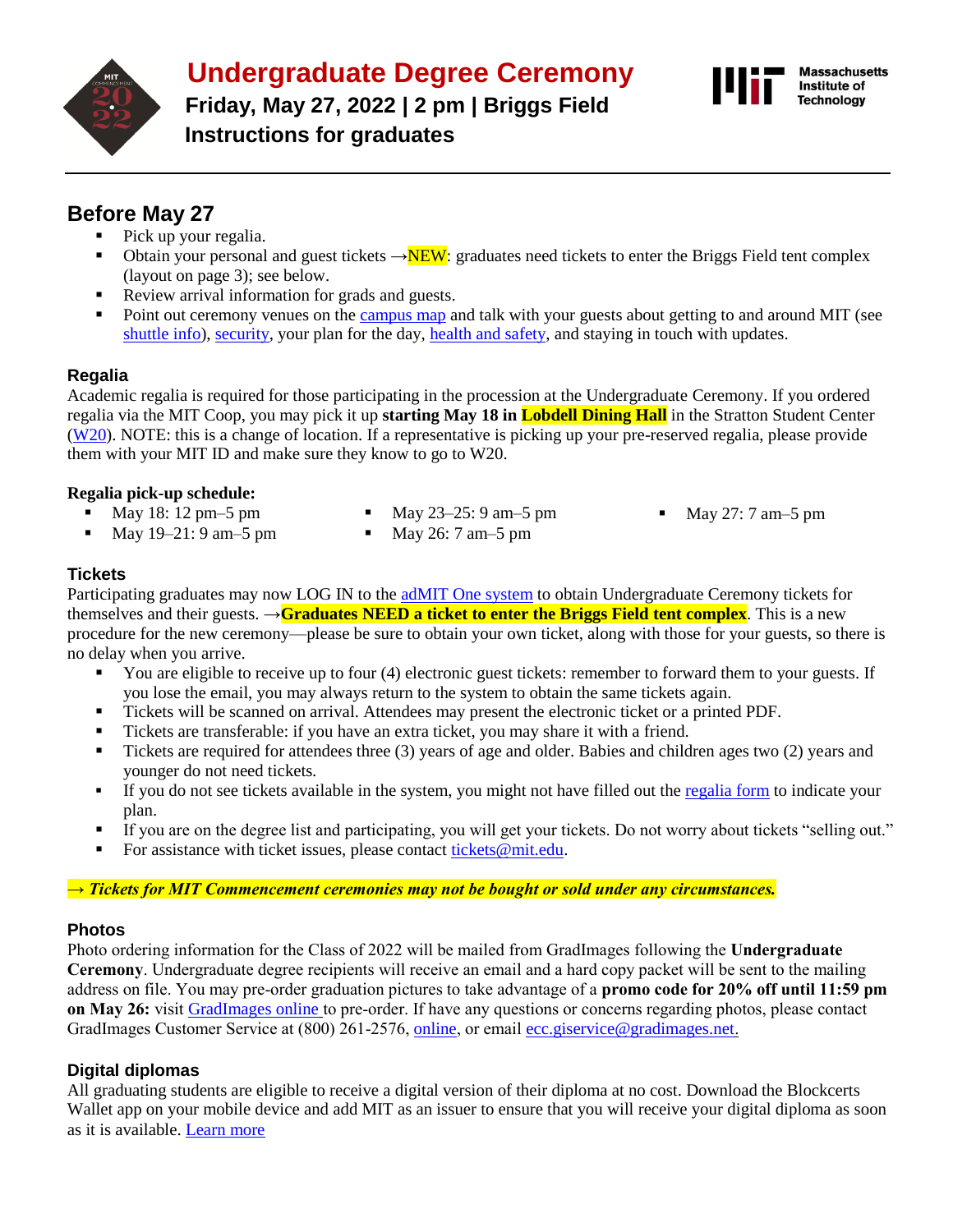# **Arrival for the ceremony**

Doors to the Briggs Field tent complex (layout on page 3) open at 11:30 am. You may arrive with or without your guests anytime between 11:30 am and 12:45 pm; cold drinks and boxed lunches will be available in the reception tent. Enter the Briggs Field tent complex from Amherst Alley. *Metal detectors will be in place at the entrance to the complex*.

At 12:45 pm, you must proceed to the assembly tent to check in at your station (see page 4). Please remember the need to go through security when you are timing your arrival at the complex. It is crucial to arrive and check in at your station on time.

#### **What to bring**

At the Undergraduate Ceremony, you need **only an electronic ticket, MIT ID, and regalia**. You may carry your phone in your pocket. SMALL cross-body personal bags worn under regalia are also ok. A bottle of water will be under your chair in the ceremony tent.

#### **What NOT to bring**

**The following items are not permitted in the Briggs Field tent complex: glass containers of any type, backpacks, selfie sticks, umbrellas, balloons, and drones of any size.** Please remember to report to your station on time—divesting of items not permitted in the procession will delay your check-in. Remember to [review all security information with your guests.](https://commencement.mit.edu/guests/security)

#### **Check in to your station in the assembly tent BY 1 pm**

- Report to your **designated station** (list follows on page 4)
- **•** Check with the station aide to verify that your name appears on the posted station roster.
- If you do not appear on the station list or do not know your station number, check the listing at the Registrar's Table or with one of the marshals.

#### **Line up**

- When you hear the announcement, "Graduates, line up at your stations", report back to your station and remain there.
- Line up alphabetically at your station, according to the station list.
- Station aides will verify that you are in the appropriate order at the final attendance check.
- Graduates not in place by the attendance check will not be allowed to participate in the procession.

#### **Procession**

- The procession will be comprised of 4 parallel columns.
- Do not leave your station until you are instructed by a station aide or marshal.
- Follow the head in front of you and stay in a straight line.
- While en route, please stay to the center of the aisles and **do not reach over the rope line** to shake hands or greet spectators. The security of this line is critical to ensuring that all graduates receive their correct diplomas on stage.
- There will be 1 checkpoint along the procession route. When you reach the checkpoint, **state your last name clearly.**

#### **Diploma distribution**

- When you arrive on stage, you will see a red line. Do not move beyond the red line until your name is read.
- Be alert to the position of your tassel so it does not obscure your face in photographs.
- If someone else's name is read, please tell the Registrar's representative your name and then move forward after you hear your name.
- Proceed across the stage and accept your diploma from President Reif or Provost Barnhart. *Note for 2022: diploma distribution does not include a handshake: please accept your diploma with both hands.* If you have difficulty with accepting your diploma, please advise Dean Elizabeth Young, [ecy@mit.edu](mailto:ecy@mit.edu) by Tuesday, May 24.
- Please stay in your seat throughout the ceremony except for diploma distribution or to use the restroom facilities for graduates, which are at the Vassar St. side of the ceremony tent.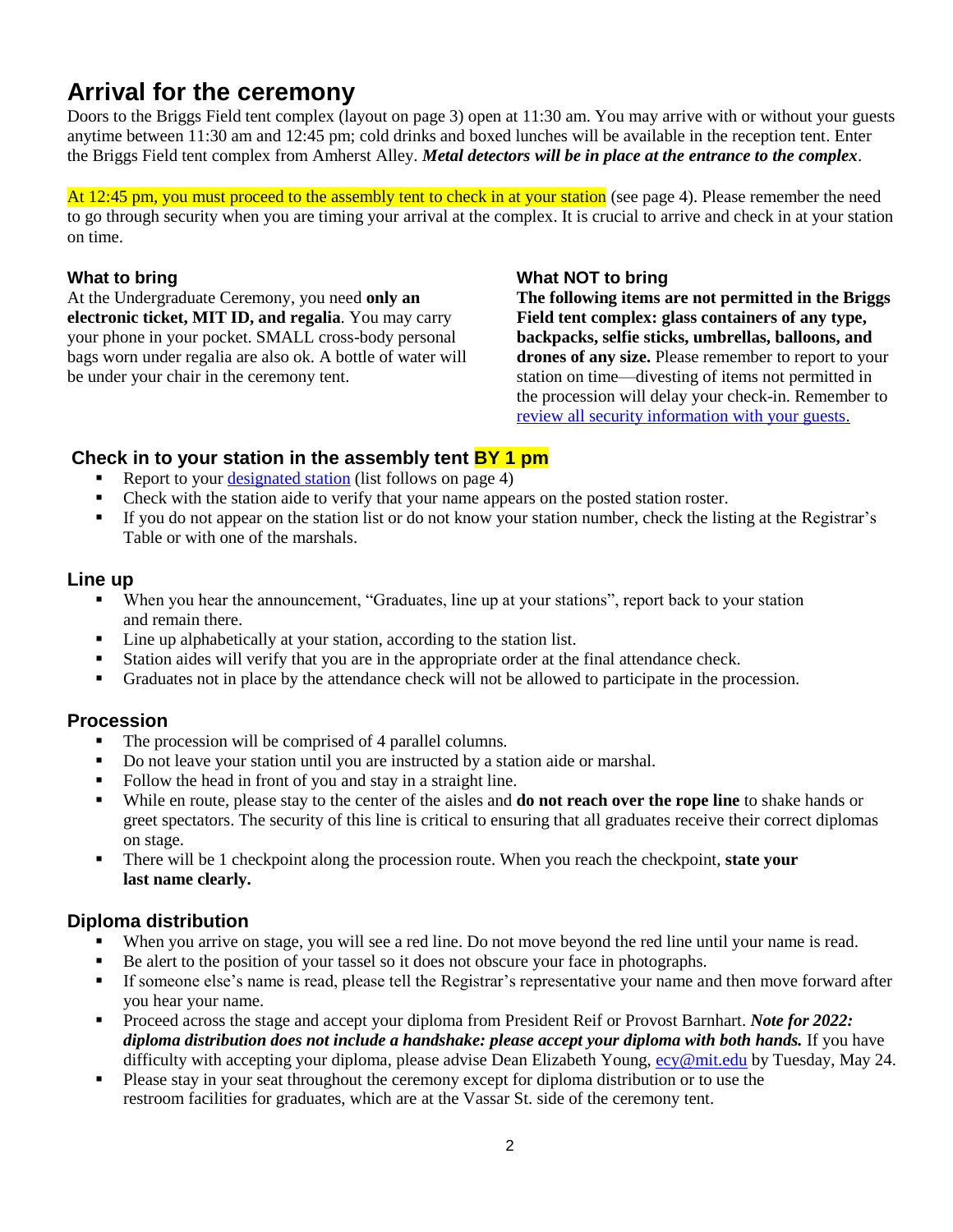### **Special notes**

- Only graduates and designated faculty and staff will be allowed into the robing and assembly area in the Briggs Field assembly tent. PARENTS AND SIGNIFICANT OTHERS MAY NOT ENTER THE ASSEMBLY TENT.
- TURN CELL PHONES OFF UNTIL YOU ARE SEATED! DO NOT TALK ON PHONES WHILE MARCHING INTO THE CEREMONY TENT; KEEP IN VIBRATE MODE.
- Please direct your attention to the stage—and not to your phone—during the ceremony.
- Bachelor of Science degree recipients wear the tassel on the right side, and upon receipt of the diploma, move the tassel to the left side. As you move your tassel, make sure it is away from your face so it does not interfere with the photo that will be taken as you exit the stage.
- Out of respect for all graduates and their guests, please return to your assigned seating area after you have received your diploma and remain seated until the end of the ceremony.
- Do not bring your children or other family members to the stage. They will be stopped and not allowed to cross with you. There is no exception to NO CHILDREN ON STAGE.
- **•** The ceremony will end at approximately 4 pm. After the stage assembly recesses, graduates may join their guests in the audience.
- Take time to discuss plans and expectations for the day with your families ahead of time. You may want to review the [campus map](http://whereis.mit.edu/) with them, pointing out event location(s). Review arrival information for guests to ensure that they know what [security measures and restrictions](http://commencement.mit.edu/guests/security) to expect.



## **Layout of Briggs Field tent complex**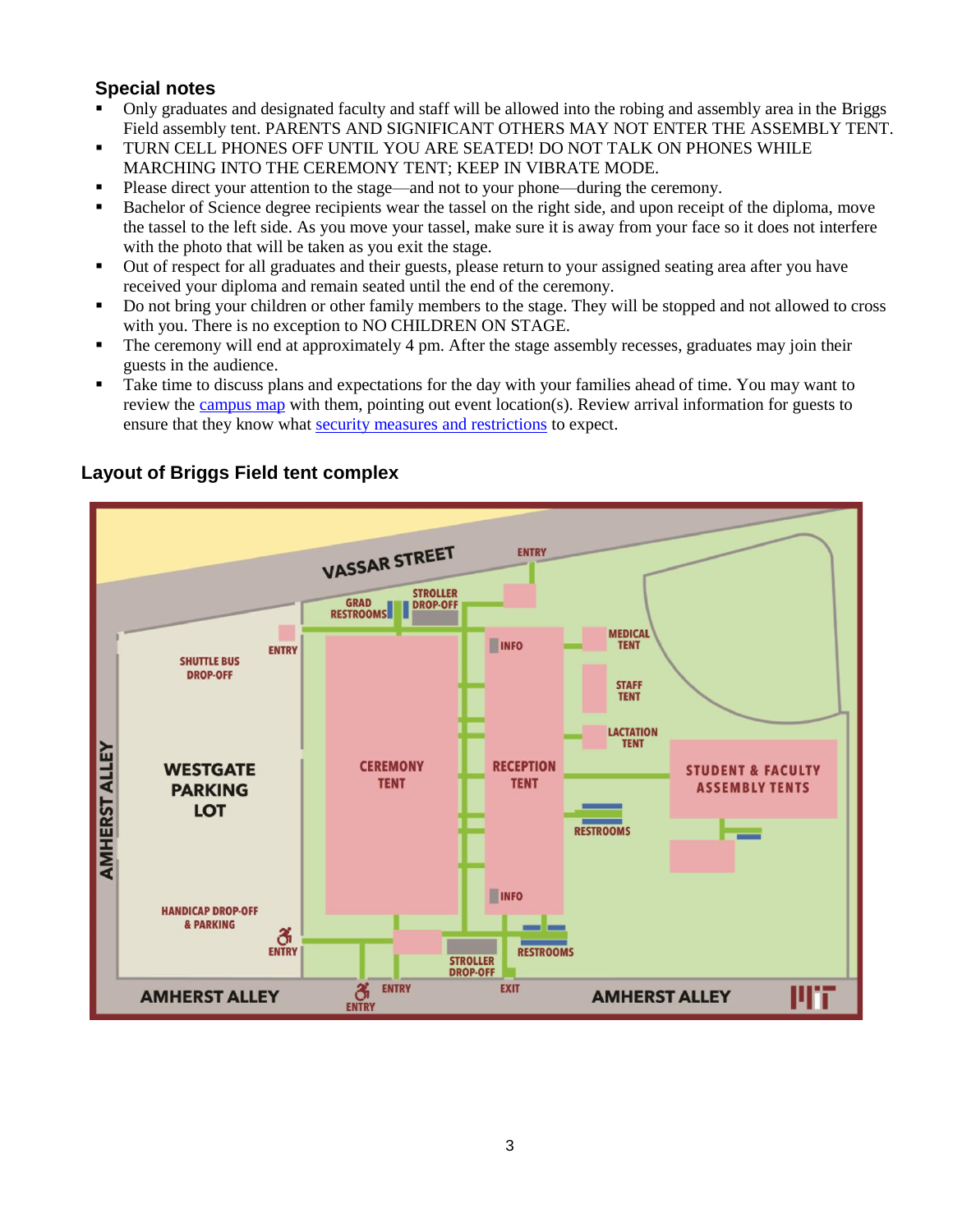# **Assembly stations**

Upon arrival at the assembly tent in the Briggs Field complex, please report to your assembly station as listed. If you will require special assistance for the procession or crossing the stage, contact Dean Elizabeth Young ( $e$ cy@mit.edu or 617-253-6786).

### **How to find your station number**

Graduates receiving one degree from one course will find the station numbers self-explanatory. Here are the exceptions:

- **SB with a double major:** report to the station for the course in which you are registered for your primary major.
- **More than one degree:** If you are receiving both SB and SM or MEng, report to the station of the primary undergraduate course.

You may also use the [station search online tool](https://commencementstationlist.mit.edu/) offered by the Registrar's Office: scan the QR at right and enter your name to find your station.



### **School of Architecture and Planning**

S.B. Courses 4, 4-B, 11, 11-6  $\rightarrow$  Station 1

#### **School of Engineering**

- S.B. Course 1-ENG  $\rightarrow$  Station 13
- S.B. Course 2 (A-PA)  $\rightarrow$  Station 8
- S.B. Courses 2 (PB-Z) & 2A (A-H)  $\rightarrow$  Station 9
- S.B. Course 2-A (I-Z)  $\rightarrow$  Station 10
- S.B. Courses 3, 3A, 3C,  $10 \rightarrow$  Station 11
- S.B. Courses 10B, 10C, 10-ENG  $\rightarrow$  Station 12
- S.B. Courses 6-1, 6-2 (A-GE)  $\rightarrow$  Station 13
- S.B. Course 6-2 (GF-N)  $\rightarrow$  Station 14
- S.B. Course 6-2 (O-Z)  $\rightarrow$  Station 15
- S.B. Course 6-3  $(A-E) \rightarrow$  Station 16
- S.B. Course 6-3 (F-JI)  $\rightarrow$  Station 17
- S.B. Course 6-3 (JJ-MO)  $\rightarrow$  Station 18
- S.B. Course 6-3 (MP-SP)  $\rightarrow$  Station 19
- S.B. Course 6-3 (SQ-Z)  $\rightarrow$  Station 20
- S.B. Courses 6-7, 6-14  $\rightarrow$  Station 21
- S.B. Course  $16 \rightarrow$  Station 22
- S.B. Courses 16-ENG, 20 (A-L)  $\rightarrow$  Station 23
- S.B. Courses 20 (M-Z), 22, 22-ENG  $\rightarrow$  Station 24

#### **School of Humanities, Arts, and Social Sciences**

S.B. Courses 14-1, 14-2, 17, 21A, 21G, 21H, 21L, 21M, 21M-2, 21W, 21 → Station 1 S.B. Courses 21E, 21S, 24-1, 24-2, CMS, STS → Station 2

#### **Sloan School of Management**

S.B. Courses 15-1, 15-2, 15-3  $\rightarrow$  Station 2

#### **School of Science**

- S.B. Courses 5, 5-7,  $7 \rightarrow$  Station 3
- S.B. Courses  $8 \& 9 \rightarrow$  Station 4
- S.B. Courses 6-9,  $12 \rightarrow$  Station 5
- S.B. Course 18 (A-P)  $\rightarrow$  Station 6
- S.B. Courses 18 (Q-Z) & 18C  $\rightarrow$  Station 7